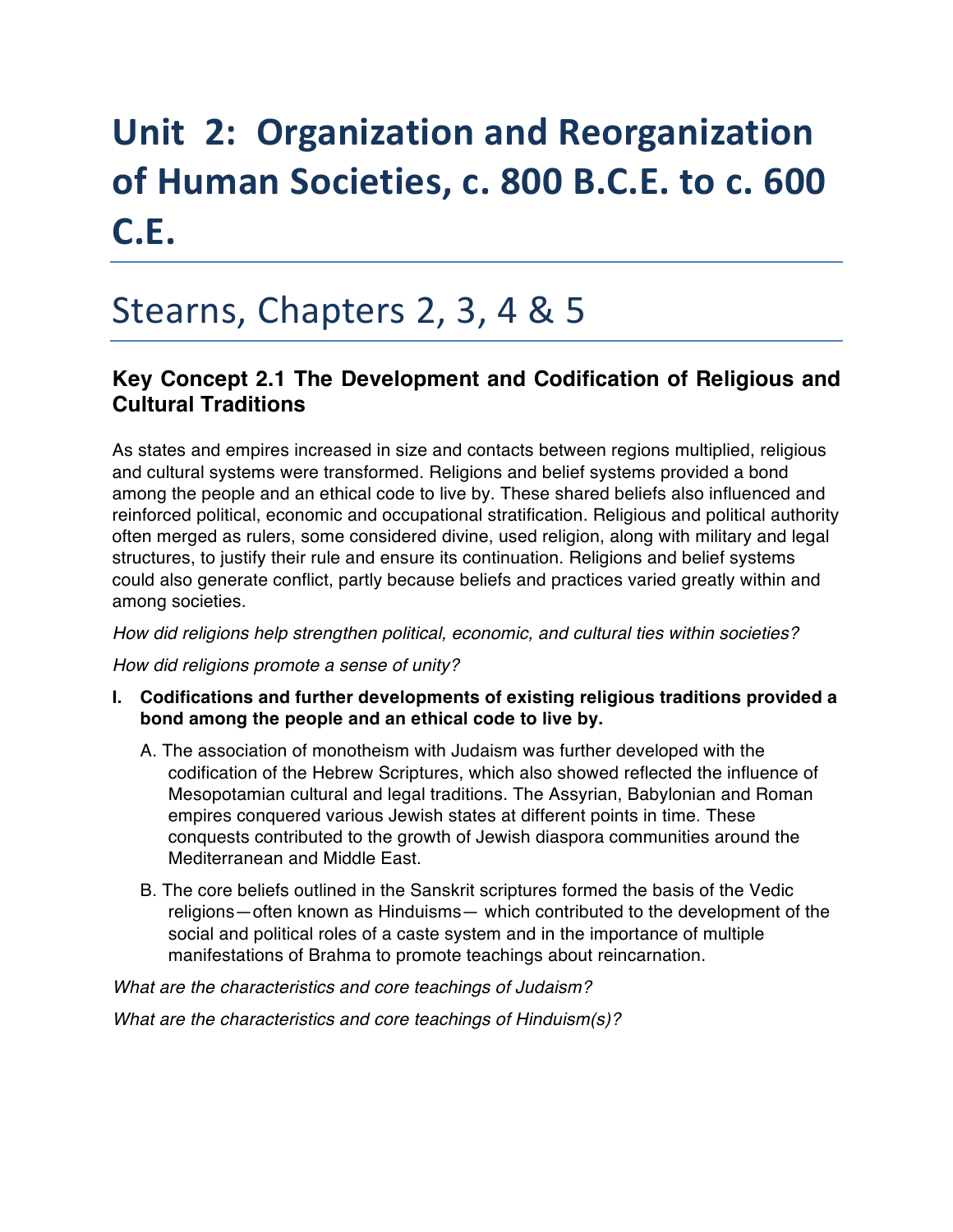#### **II. New belief systems and cultural traditions emerged and spread, often asserting universal truths.**

- A. The core beliefs preached by the historic Buddha and recorded by his followers into sutras and other scriptures were, in part, a reaction to the Vedic beliefs and rituals dominant in South Asia. Buddhism changed over time as it spread throughout Asia, first through the support of the Mauryan Emperor Asoka, and then through the efforts of missionaries and merchants and the establishment of educational institutions to promote its core teachings.
- B. Confucianism's core beliefs and writings originated in the writings and lessons of Confucius and were elaborated by key disciples who sought to promote social harmony by outlining proper rituals and social relationships for all people in China including the rulers.

#### *What are the characteristics and core teachings of Buddhism?*

#### *How and where did Buddhism spread by 600 CE?*

#### *What are the characteristics and core teachings of Confucianism?*

- C. In the major Daoist writings (such as the *Daodejing*), the core belief of balance between humans and nature assumed that the Chinese political system would be altered indirectly. Daoism also influenced the development of Chinese culture. (such as medical theories and practices, poetry, metallurgy or architecture)
- D. The core beliefs preached by Jesus of Nazareth, and later recorded by his disciples, drew on the basic monotheism of Judaism, and initially rejected Roman and Hellenistic influences. Despite initial Roman imperial hostility, Christianity spread through the efforts of missionaries and merchants through many parts of Afro-Eurasia, and eventually gained Roman imperial support by the time of the emperor Constantine.
- E. The core ideas in Greco-Roman philosophy and science emphasized logic, empirical observation and the nature of political power and hierarchy.

*What are the characteristics and core teachings of Daoism? What are the characteristics and core teachings of Christianity? How and where did Christianity spread by 600 CE? What are the main characteristics of Greco-Roman philosophy and science?* 

#### **III. Belief systems affected gender roles. (such as Buddhism's encouragement of a monastic life and Confucianism's emphasis on filial piety)**

#### **IV. Other religious and cultural traditions continued parallel to the codified, written belief systems in core civilizations.**

A. Shamanism and animism continued to shape the lives of people within and outside of core civilizations, because of their daily reliance on the natural world.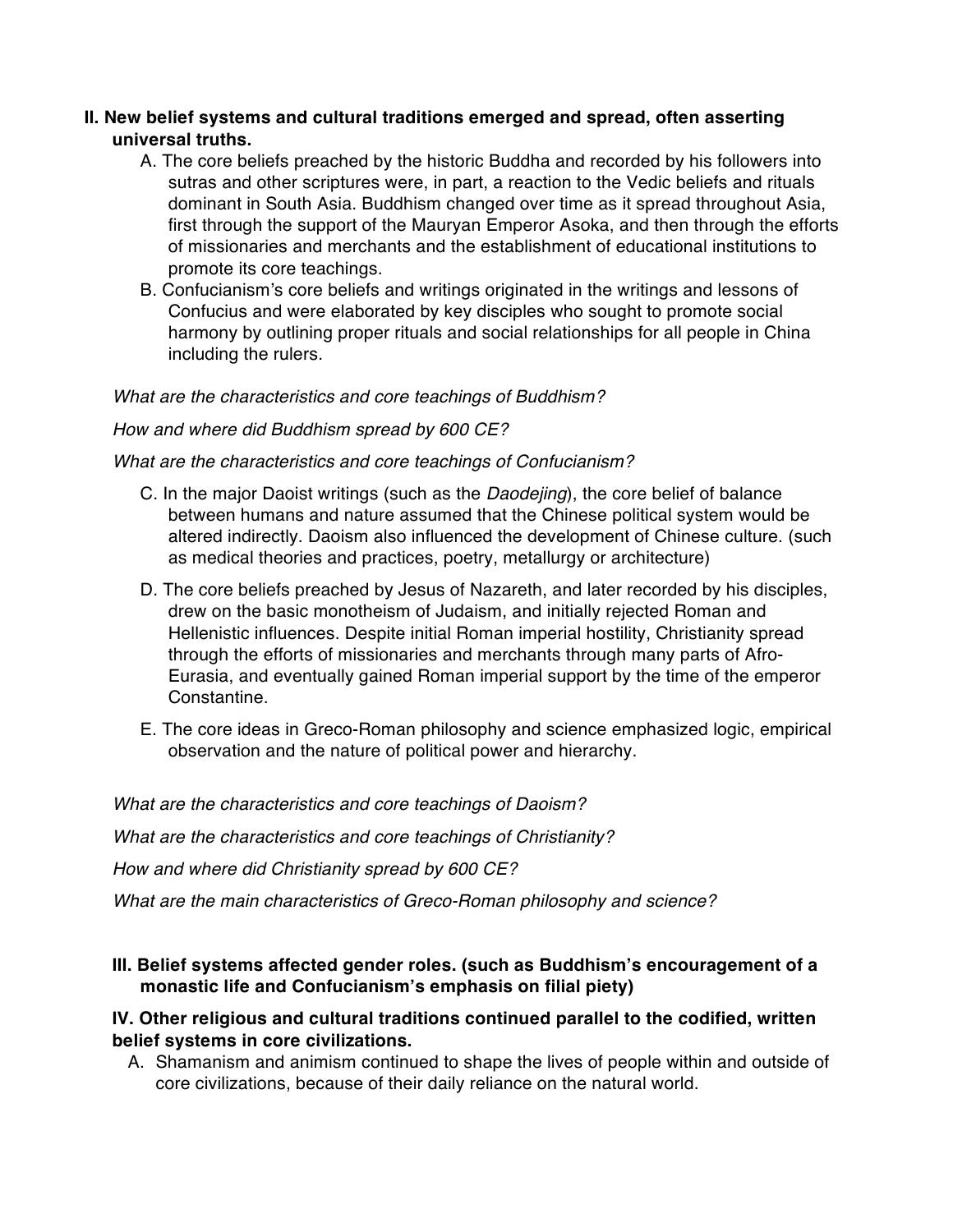B. Ancestor veneration persisted in many regions. (such as in Africa, the Mediterranean region, East Asia or the Andean areas)

*How did religions affect gender roles in their respective societies? What other religious and cultural traditions were common by 600 CE? How did humans' reliance on the natural world influence religion? How did humans relate to their deceased ancestors?* 

#### **V. Artistic expressions, including literature and drama, architecture, and sculpture, show distinctive cultural developments.**

- A. Literature and drama acquired distinctive forms (such as Greek tragedy or Indian epics) that influenced artistic developments in neighboring regions and in later time periods. (such as in Athens, Persia or South Asia)
- B. Distinctive architectural styles can be seen in buildings. (such as those in India, Greece, the Roman empire, and Mesoamerica)
- C. The convergence of Greco-Roman culture and Buddhist beliefs affected the development of unique sculptural developments.

*How did art and culture develop to 600 CE? What literary works influenced later eras? How did different societies' architectural styles develop? What examples of syncretism reflect the Classical Era to 600 CE?* 

## **Key Concept 2.2 The Development of States and Empires**

As the early states and empires grew in number, size and population, they frequently competed for resources and came into conflict with one another. In quest of land, wealth, and security, some empires expanded dramatically. In doing so, they built powerful military machines and administrative institutions that were capable of organizing human activities over long distances, and they created new groups of military and political elites to manage their affairs. As these empires expanded their boundaries, they also faced the need to develop policies and procedures to govern their relations with ethnically and culturally diverse populations: sometimes to integrate them within an imperial society and sometimes to exclude them. In some cases, these empires became victims of their own successes. By expanding boundaries too far, they created political, cultural and administrative difficulties that they could not manage. They also experienced environmental, social and economic problems when they over-exploited their lands and subjects and permitted excessive wealth to concentrate in the hands of privileged classes.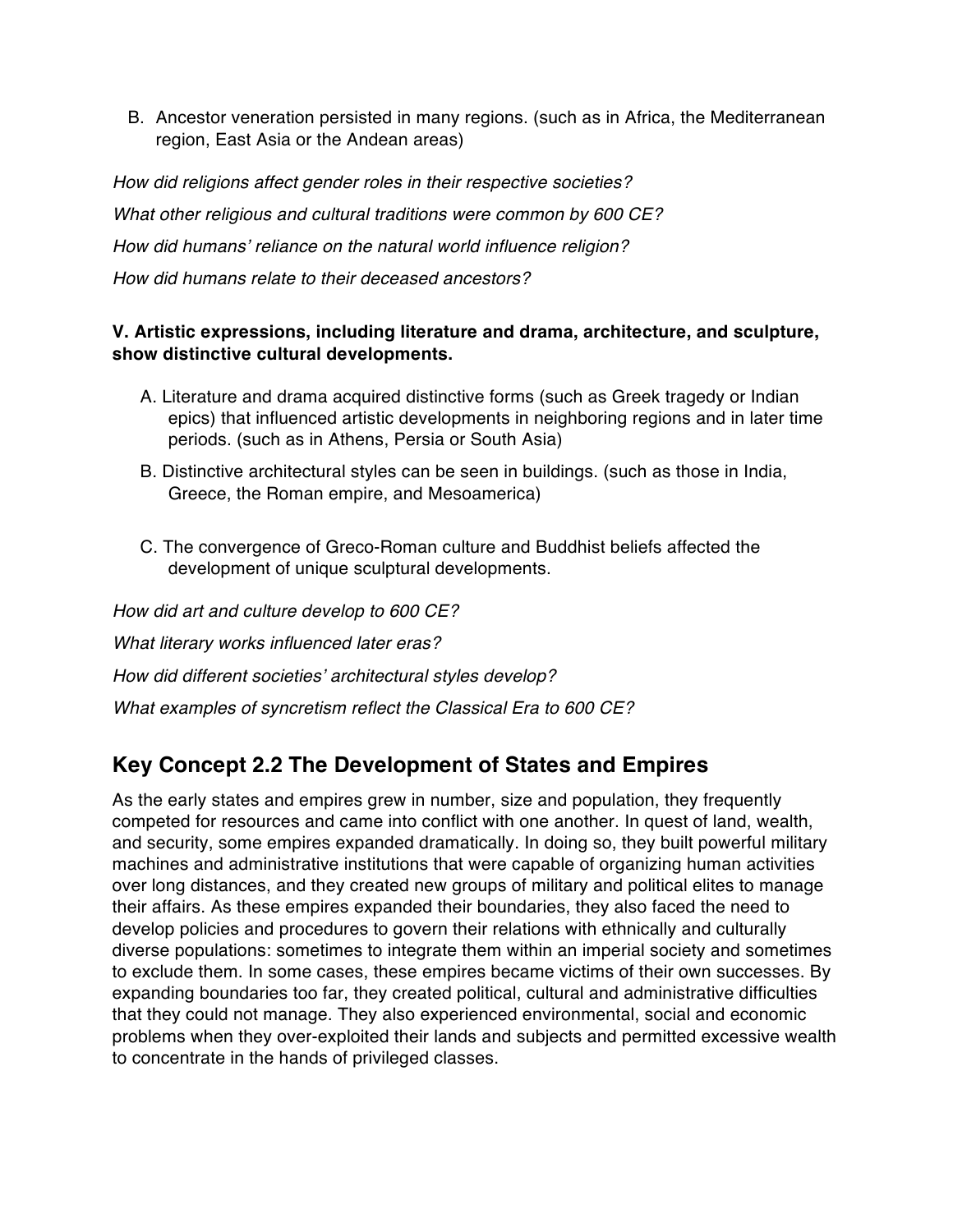**I. The number and size of imperial societies grew dramatically by imposing political unity on areas where there had previously been competing states.** NOTE: Students should know the location and names of the key states and empires below.

A. Southwest Asia: Persian Empires (such as Achaemenid, Parthian or Sassanid)

- B. East Asia: Qin and Han dynasties
- C. South Asia: Maurya and Gupta Empires
- D. Mediterranean region: Phoenicia and its colonies, Greek city-states and colonies, and Hellenistic and Roman Empires
- E. Mesoamerica: Teotihuacan, Maya city states
- F. Andean South America: Moche

*What is an "empire," and what were empires' common characteristics during the Classical Era?* 

*How did the number & size of Classical empires compare to the Ancient Era?* 

*What were the most influential of the Classical Era empires?* 

#### **II. Empires and states developed new techniques of imperial administration based, in part, on the success of earlier political forms.**

- A. In order to organize their subjects the rulers created administrative institutions including centralized governments, elaborate legal systems, and bureaucracies. (such as in China, Persia, Rome or South Asia )
- B. Imperial governments projected military power over larger areas using a variety of techniques including: diplomacy; developing supply lines; building fortifications, defensive walls, and roads; and drawing new groups of military officers and soldiers from the local populations or conquered peoples.
- C. Much of the success of empires rested on their promotion of trade and economic integration by building and maintaining roads and issuing currencies.

*What techniques did Classical empires create to administer their territories?* 

*What new political methods were created in order to rule the larger empires in the Classical Era?* 

*How did imperial governments let their population know that the government was "in charge?"* 

*What role did trade play in creating and maintaining empires?*

#### **III. Unique social and economic dimensions developed in imperial societies in Afro-Eurasia and the Americas.**

A. Cities served as centers of trade, public performance of religious rituals, and political administration for states and empires (such as Persepolis, Chang'an, Pataliputra, Athens, Carthage, Rome, Alexandria, Constantinople or Teotihuacan.)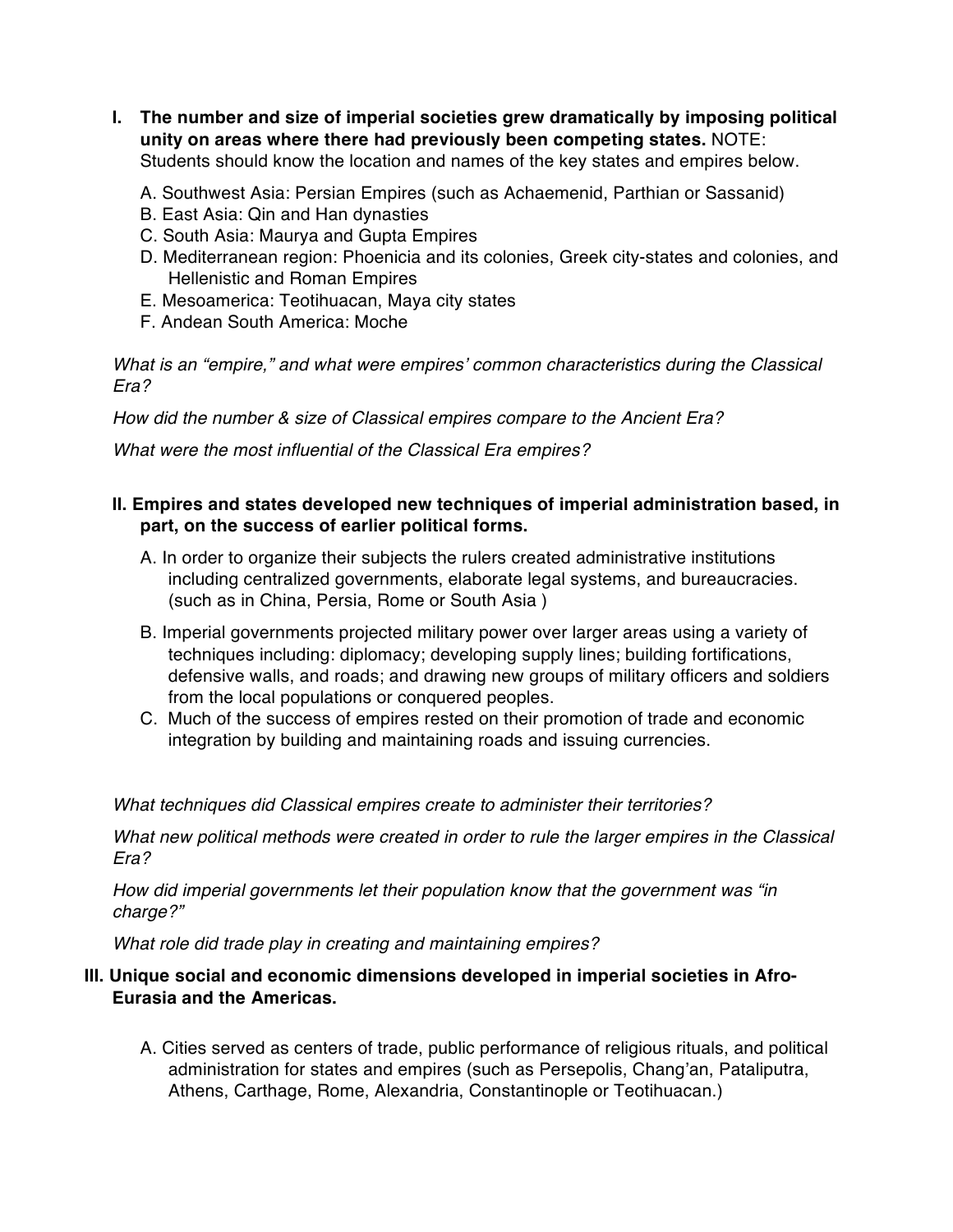- B. The social structures of all empires displayed hierarchies that included cultivators, laborers, slaves, artisans, merchants, elites or caste groups.
- C. Imperial societies relied on a range of methods to maintain the production of food and provide rewards for the loyalty of the elites including corvée, slavery, rents and tributes, peasant communities and family and household production.
- D. Patriarchy continued to shape gender and family relations in all imperial societies of this period.

*What unique social and economic characteristics existed in empires? What function did imperial cities perform? What social classes and occupations were common in empires? What labor systems provided the workers for Classical Empires? Describe the gender and family structures of Classical Era empires.* 

- **IV. The Roman, Han, Persian, Mauryan, and Gupta empires created political, cultural, and administrative difficulties that they could not manage, which eventually led to their decline, collapse and transformation into successor empires or states.** 
	- A. Through excessive mobilization of resources, imperial governments caused environmental damage (such as deforestation, desertification, soil erosion or silted rivers) and generated social tensions and economic difficulties by concentrating too much wealth in the hands of elites.
	- B. External problems resulted from security issues along their frontiers, including the threat of invasions. (such as between Han China and Xiongnu; Gupta and the White Huns; or between Romans, and their northern and eastern neighbors)

*What caused Classical Empires to decline, collapse, or transform into something else? What were the environmental and social weaknesses of Classical Empires? What external weaknesses contributed to the end of Classical Empires?*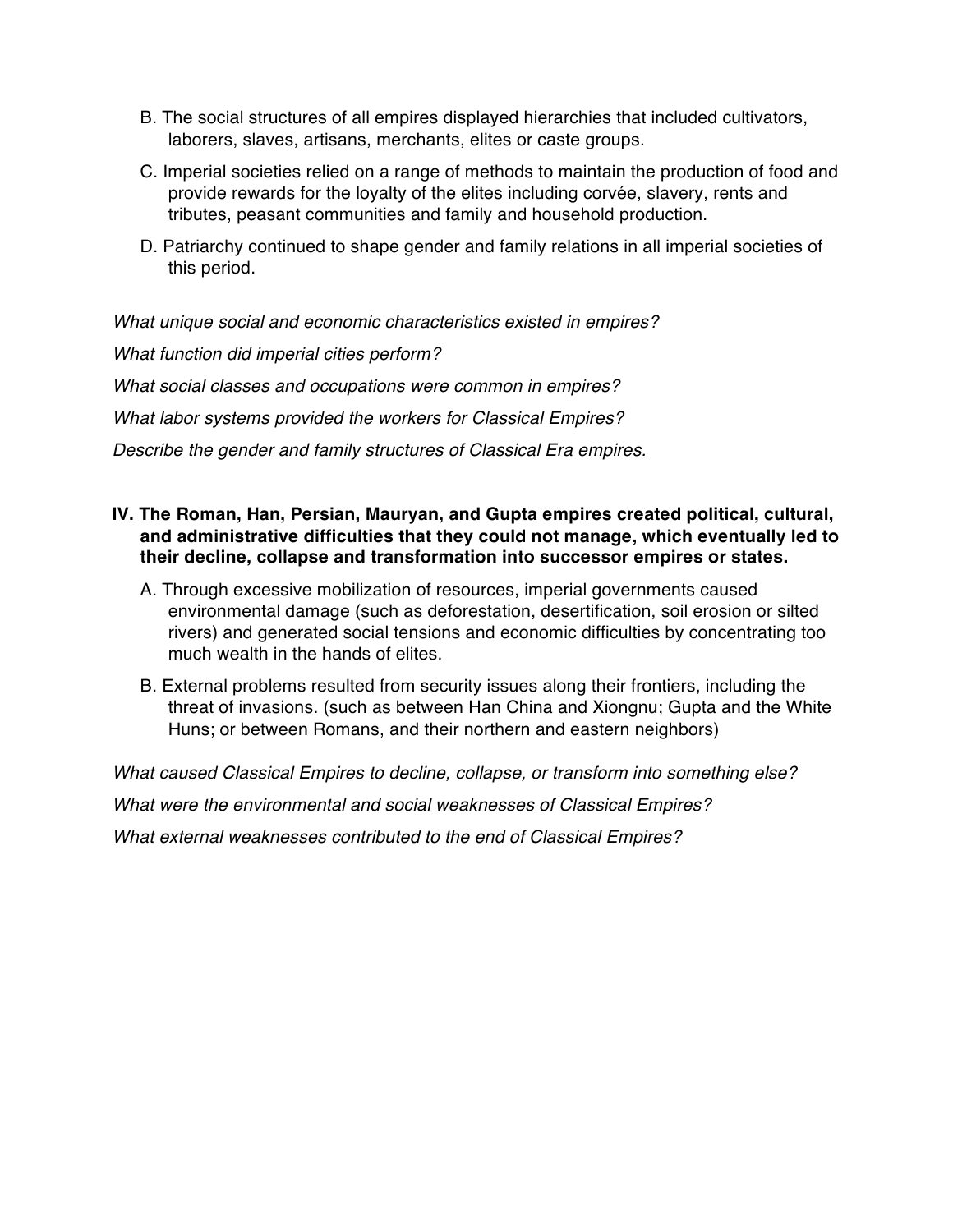## **Key Concept 2.3 Emergence of Trans-regional Networks of Communication and Exchange**

With the organization of large-scale empires, the volume of long-distance trade increased dramatically. Much of this trade resulted from the demand for raw materials and luxury goods. Land and water routes linked many regions of the Eastern Hemisphere, while somewhat later separate networks connected the peoples and societies of the Americas. Exchanges of people, technology, religious and cultural beliefs, food crops, domesticated animals and disease pathogens developed alongside the trade in goods across far-flung networks of communication and exchange.

*How did Classical era trade networks compare to Ancient era networks?* 

*What forces contributed to the changes between the two eras?* 

*What was commonly traded along these trade networks?* 

**I. Land and water routes became the basis for trans-regional trade, communication and exchange networks in the Eastern Hemisphere, while somewhat later separate networks connected the peoples and societies of the Americas.**

You should know how factors including the climate and location of the routes, the typical trade goods, and the ethnicity of people involved shaped the distinctive features of the following trade routes.

- A. Eurasian Silk Roads
- B. Trans-Saharan caravan routes
- C. Indian Ocean sea lanes
- D. Mediterranean sea lanes

*How did trade & communication networks develop by 600 CE?* 

#### **II. New technologies facilitated long-distance communication and exchange.**

- A. New technologies (such as yokes, saddles or stirrups) permitted the use of domesticated pack animals (such as horses, oxen, llamas or camels) to transport goods across longer routes.
- B. Innovations in maritime technologies (such as the lateen sail or dhow ships) as well as advanced knowledge of the monsoon winds stimulated exchanges along maritime routes from East Africa to East Asia.

*What technologies enabled long-distance overland and maritime trade?* 

#### **III. Alongside the trade in goods, exchanges of people, technology, religious and cultural beliefs, food crops, domesticated animals and disease pathogens developed across far-flung networks of communication and exchange.**

- A. The spread of crops, including rice and cotton from South Asia to the Middle East, encouraged changes in farming and irrigation techniques. (such as the development of the qanat system)
- B. The spread of disease pathogens diminished urban populations and contributed to the decline of some empires (such as Rome or China)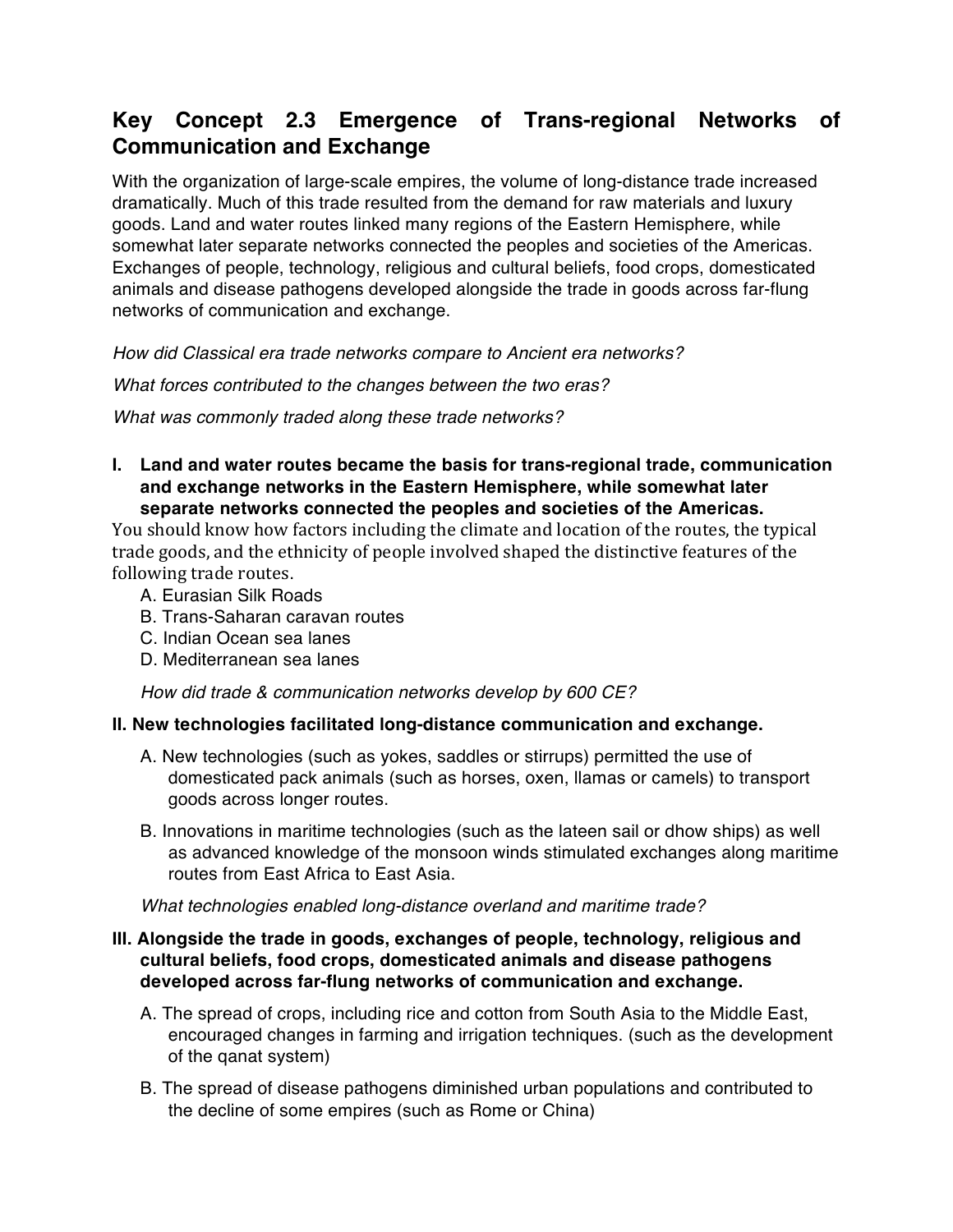C. Religious and cultural traditions were transformed as they spread including Chinese culture, Christianity, Hinduism and Buddhism.

*Besides the physical goods, what intangibles also traveled along trade networks? What crops spread along Classical Era trade networks? What effects did diseases have on Classical empires? What was the relationship between trade networks and religions?*

### **Comparative Issues to think about:**

- $\triangleleft$  Compare major religious and philosophical systems including some underlying similarities in cementing a social hierarchy, e.g., Hinduism contrasted with Confucianism.
- $\triangleleft$  Compare the role of women in different belief systems Buddhism, Christianity, Confucianism, and Hinduism.
- $\cdot$  Understand how and why the collapse of empire was more severe in Western Europe than it was in the eastern Mediterranean or in China.
- $\cdot$  Compare the caste system to other systems of social inequality devised by early and Classical civilizations, including slavery.
- $\cdot$  Compare the development of traditions and institutions in major civilizations e.g., Indian, Chinese, and Greek.
- $\cdot$  Describe interregional trading systems, e.g., the Indian Ocean trade.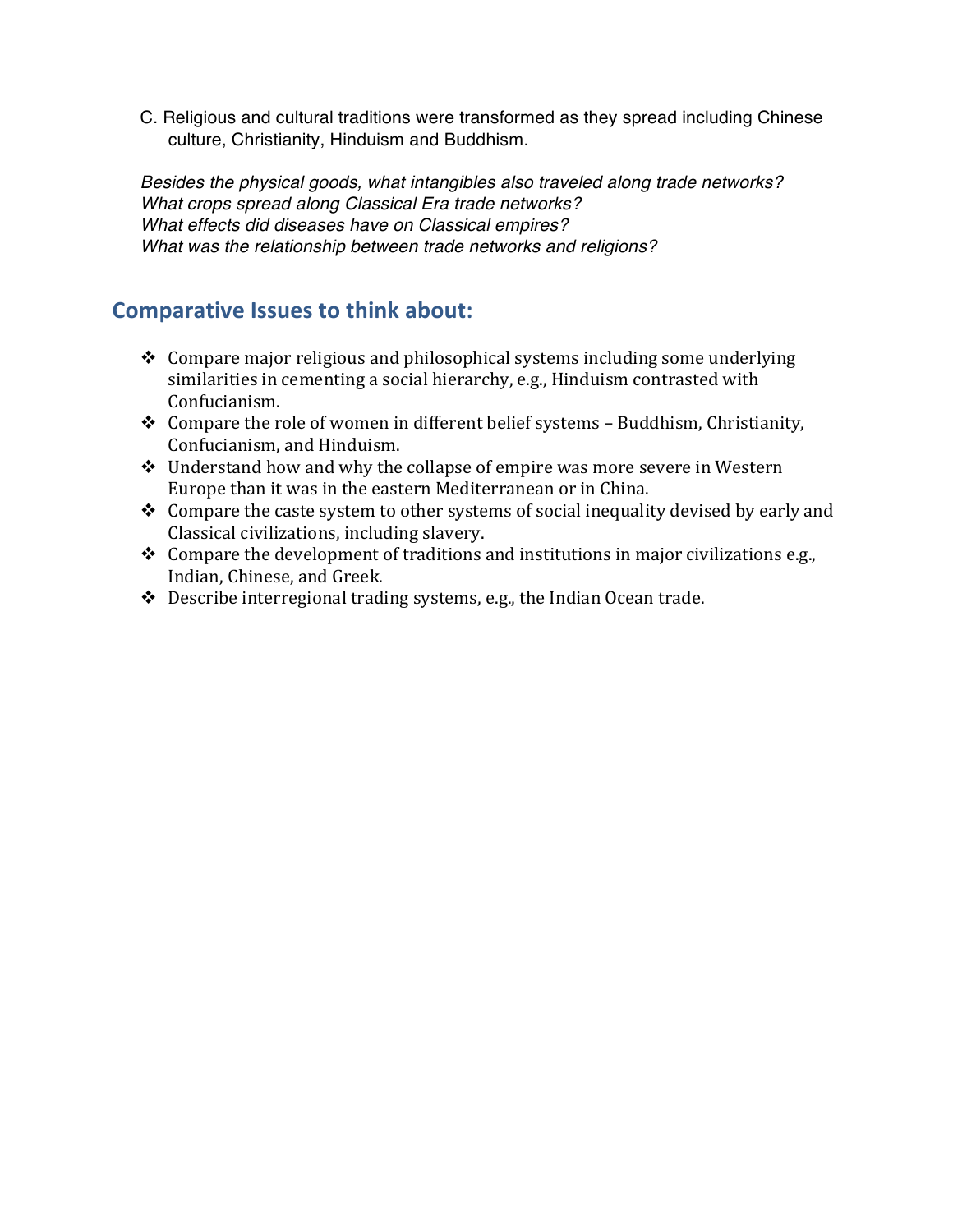## **IDENTIFICATIONS**

**Confucius**: major Chinese philosopher born in 6th century B.C.E.; sayings collected in *Analects*; philosophy based on the need for restoration of social order through the role of superior men.

**Laozi (also spelled Lao Zi, Lao Tzu, or Lao Tse):** Chinese Daoist philosopher; taught that governments were of secondary importance and recommended retreat from society into nature.

**Daoism**: philosophy associated with Laozi; individual should seek alignment with Dao or cosmic force.

**Qin (pronounced chin):** dynasty (221–207 B.C.E.) founded at the end of the Warring States period.

**Shi Huangdi:** first emperor of the Qin (china); founder of Qin dynasty through conquest and consolidation of the warring states.

**Legalism:** Chinese school of political philosophy that stressed the need for the absolute power of the emperor enforced through strict application of laws.

**Great Wall:** Chinese defensive fortification built to keep out northern nomadic invaders; began during the reign of Shi Huangdi. Significant example of early government coordinated action

**Han**: dynasty succeeding the Qin ruled from 202 B.C.E. to 220 C.E.

**Himalayan Mountains:** region marking the northern border of the Indian subcontinent.

**The Vedas (Rig Veda most well-known):** ancient scriptures or revelation (Shruti) of the Indo-Aryans which become part of the Hindu teachings. **Shiva and Vishnu:** the most important Hindu deities.

**Sanskrit:** the classical and sacred Indian language.

**Varnas:** the categories organizing Indian society into a functional hierarchy.

**Untouchables:** lowest caste in Indian society; performed tasks that were considered polluting (street sweeping, removal of human waste, tanning).

**Upanishads:** later books of the Vedas; combined sophisticated and sublime philosophical ideas.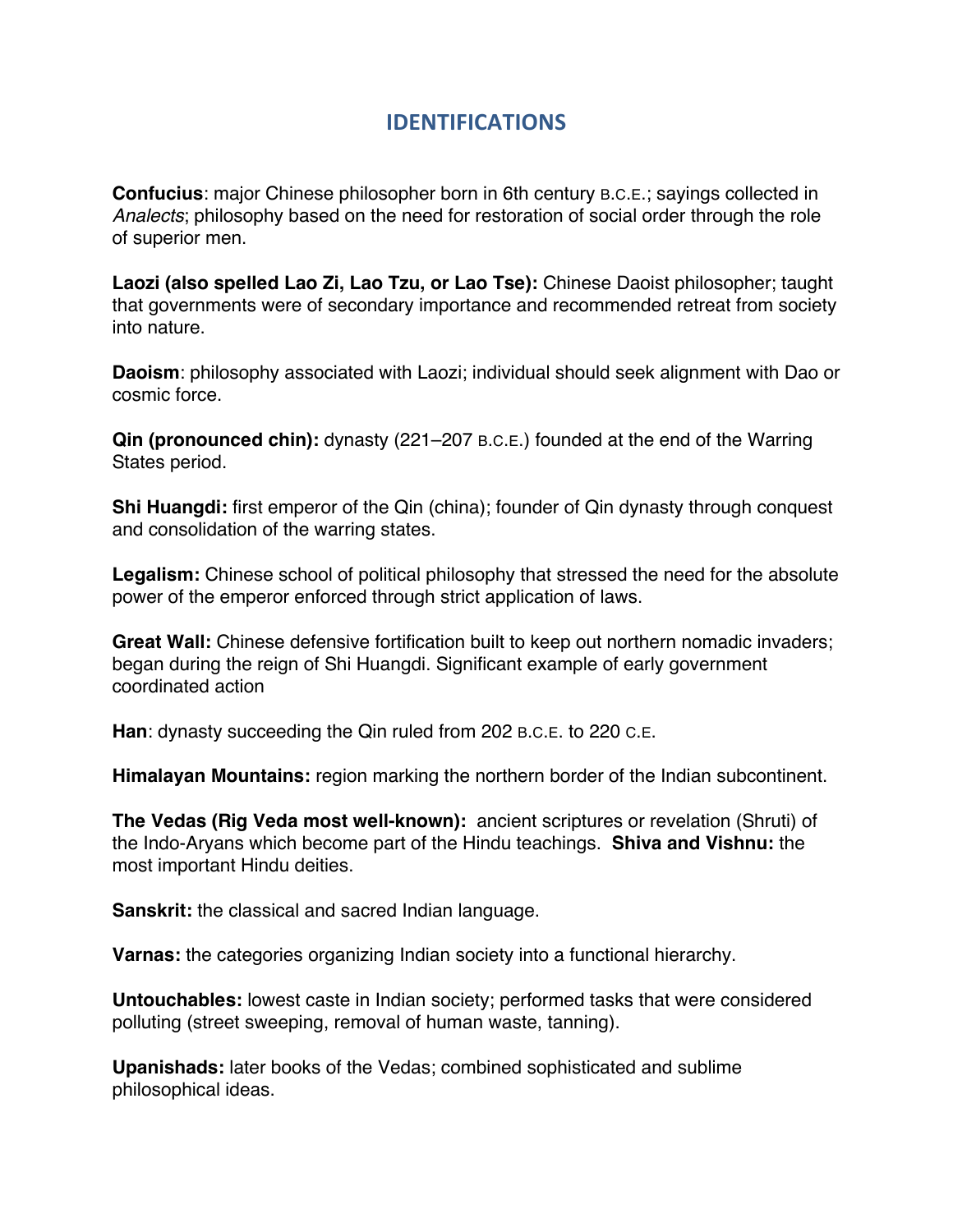**Karma:** the sum of merits accumulated by an individual; determined the caste one would be born into in the next life.

**Samsara (aka Reincarnation):** the cycle of successive rebirth of the soul according to merits earned in previous lives.

**Mahabharata (which includes the** *Bhagavad Gita)***, Ramayana:** Indian epics, deeply imbued with Hindu teachings.

**Buddha:** creator of a major Indian and Asian religion; born in the 6th century b.c.e.; taught that enlightenment could be achieved only by abandoning desires for earthly things.

**Nirvana:** the Buddhist state of enlightenment; a state of tranquility.

**Maurya dynasty:** established in Indian subcontinent in 4th century b.c.e. following the invasion of Alexander the Great.

**Chandragupta Maurya:** founder of the Mauryan dynasty, the first empire in the Indian subcontinent; first centralized government since Harappan civilization.

**Ashoka:** grandson of Chandragupta Maurya; extended conquests of the dynasty; converted to Buddhism and sponsored its spread throughout his empire.

**Stupas (also called Ashoka Pillars):** stone shrines built at direction of Ashoka to house relics of the Buddha; preserved Buddhist architectural forms.

**Gupta dynasty:** built an empire in the 3rd century c.e. that included all but southern Indian regions; less centralized than Mauryan Empire.

**Cyrus the Great:** (c. 576 or 590–529 b.c.e.); founded Persian Empire by 550 b.c.e.; successor state to Mesopotamian empires.

**Zoroastrianism:** Persian religion that saw material existence as a battle between the forces of good and evil; stressed the importance of moral choice; a last judgment decided the eternal fate of each person.

**Hellenism:** culture derived from the Greek civilization that flourished between 800 and 400 b.c.e.

*Iliad* and *Odyssey***:** Greek epic poems attributed to Homer; defined relations of gods and humans that shaped Greek mythology.

**Polis:** city-state form of government typical of Greek political organization from 800 to 400 b.c.e.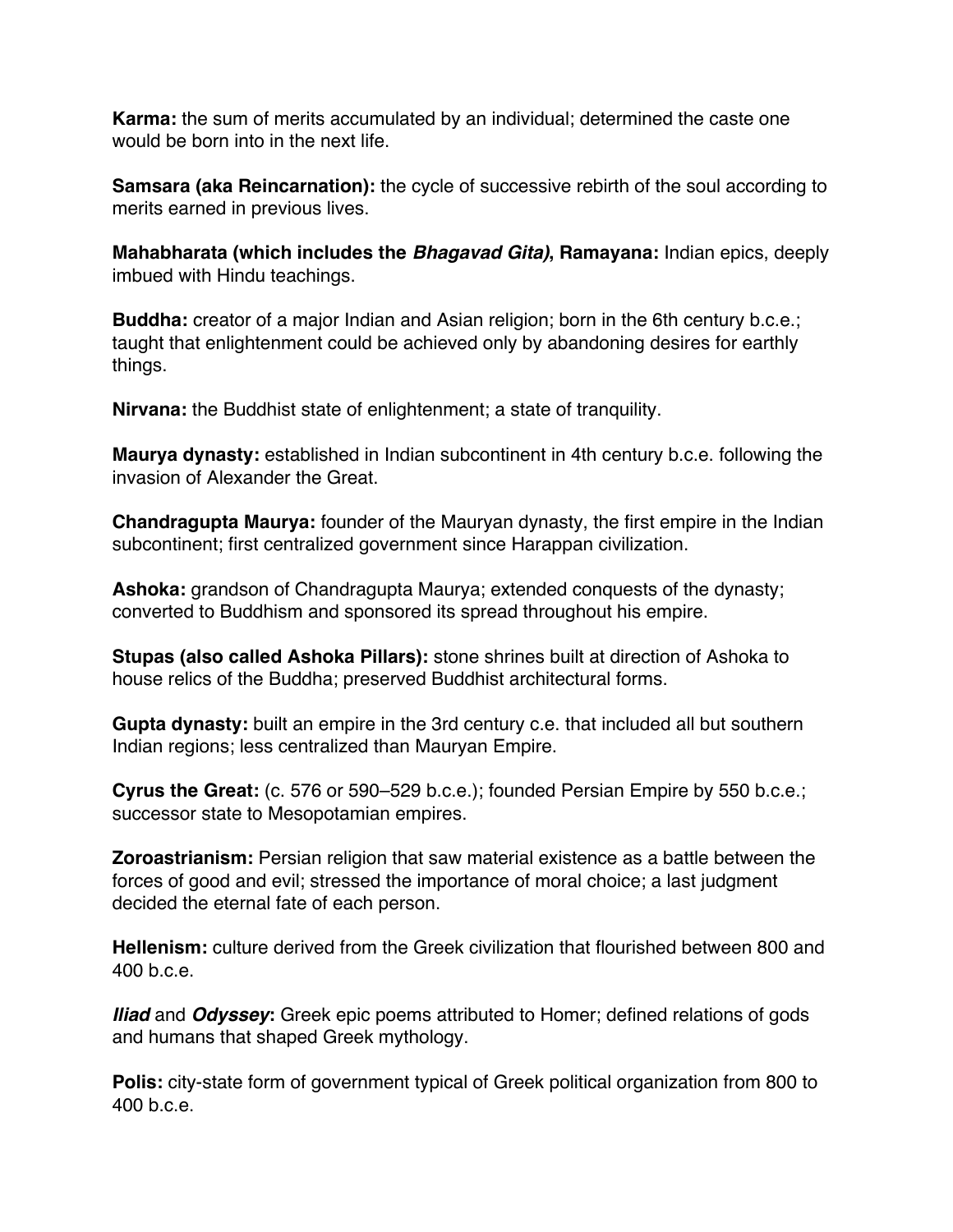**Aristotle:** Greek philosopher; teacher of Alexander; taught that knowledge was based upon observation of phenomena in material world.

**Stoics:** Hellenistic philosophers; they emphasized inner moral independence cultivated by strict discipline of the body and personal bravery.

**Sophocles:** Greek writer of tragedies; author of *Oedipus Rex*.

**Socrates:** Athenian philosopher of late 5th century b.c.e.; condemned to death for "corrupting" minds of Athenian young; usually seen as the father of western philosophy.

**Direct democracy***:* literally, rule of the people—in Athens it meant all free male citizens; all decisions emanated from the popular assembly without intermediation of elected representatives.

**Pericles:** Athenian political leader during 5th century b.c.e.; guided development of Athenian Empire.

**Olympic games:** one of the pan-Hellenic rituals observed by all Greek city-states; involved athletic competitions and ritual celebrations.

**Persian Wars:** 5th century b.c.e. wars between the Persian Empire and Greek citystates; Greek victories allowed Greek civilization to define identity.

**Peloponnesian War:** war from 431 to 404 b.c.e. between Athens and Sparta for domination in Greece; the Spartans won but failed to achieve political unification in Greece.

**Macedon:** kingdom of northern Greece; originally loosely organized under kings; became centralized under Philip II; conquered Greek city-states weakened from Peloponnesian War

**Philip II:** ruled Macedon from 359 to 336 b.c.e.; founder of centralized kingdom; conquered Greece.

**Alexander the Great:** (r. 336–323 b.c.e.); son and successor of Philip II; conquered Persian Empire and advanced to borders of India; attempted to combine Greek and Persian culture.

**Hellenistic culture:** culture associated with the spread of Greek influence and intermixture with other cultures as a result of Macedonian conquests.

**Consuls:** two chief executives of the Roman republic; elected annually by the assembly dominated by the aristocracy.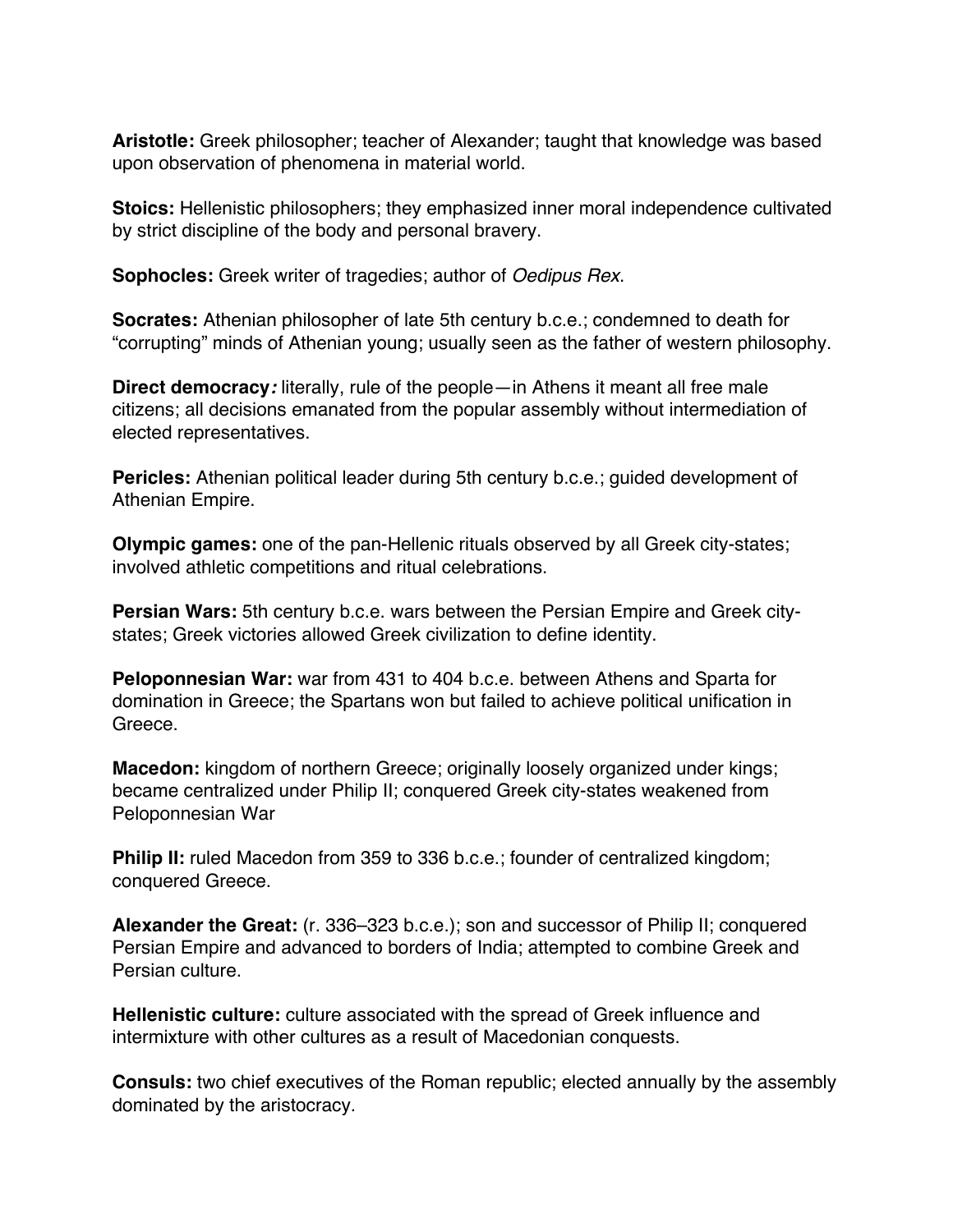**Carthage:** founded by the Phoenicians in Tunisia; became a major empire in the western Mediterranean; fought the Punic wars with Rome for Mediterranean dominance; defeated and destroyed by the Romans.

**Punic Wars:** three wars (264–146 b.c.e.) between Rome and the Carthaginians; saw the transformation of Rome from a land to a sea power.

**Hannibal:** Carthaginian general during the second Punic War; invaded Italy but failed to conquer Rome.

**Republic:** the balanced political system of Rome from circa 510 to 47 b.c.e.; featured an aristocratic senate, a panel of magistrates, and popular assemblies.

**Julius Caesar:** general responsible for the conquest of Gaul; brought army back to Rome and overthrew republic; assassinated in b.c.e.by conservative senators.

**Octavian:** later took name of **Augustus**; Julius Caesar's grandnephew and adopted son; defeated conservative senators after Caesar's assassination; became first Roman emperor.

**Cicero:** conservative senator and Stoic philosopher; one of the great orators of his day.

**Vergil:** a great Roman epic poet during the Golden Age of Latin literature; author of the *Aeneid*.

**Axum:** a state in the Ethiopian highlands; received influences from the Arabian peninsula; converted to Christianity.

**Shinto**: religion of the early Japanese court; included the worship of numerous gods and spirits associated with the natural world.

**Pastoral nomads:** any of the many peoples, from the steppes of Asia that herded animals; transhumant migrants.

**Celts:** early migrants into western Europe; organized into small regional kingdoms; had mixed agricultural and hunting economies.

**Germans:** peoples from beyond the northern borders of the Roman Empire; had mixed agricultural and pastoral economies; moved into the Roman Empire in the 4th and 5th centuries c.e.

**Slavs:** Indo-European peoples who ultimately dominated much of eastern Europe; formed regional kingdoms by the 5th century c.e.